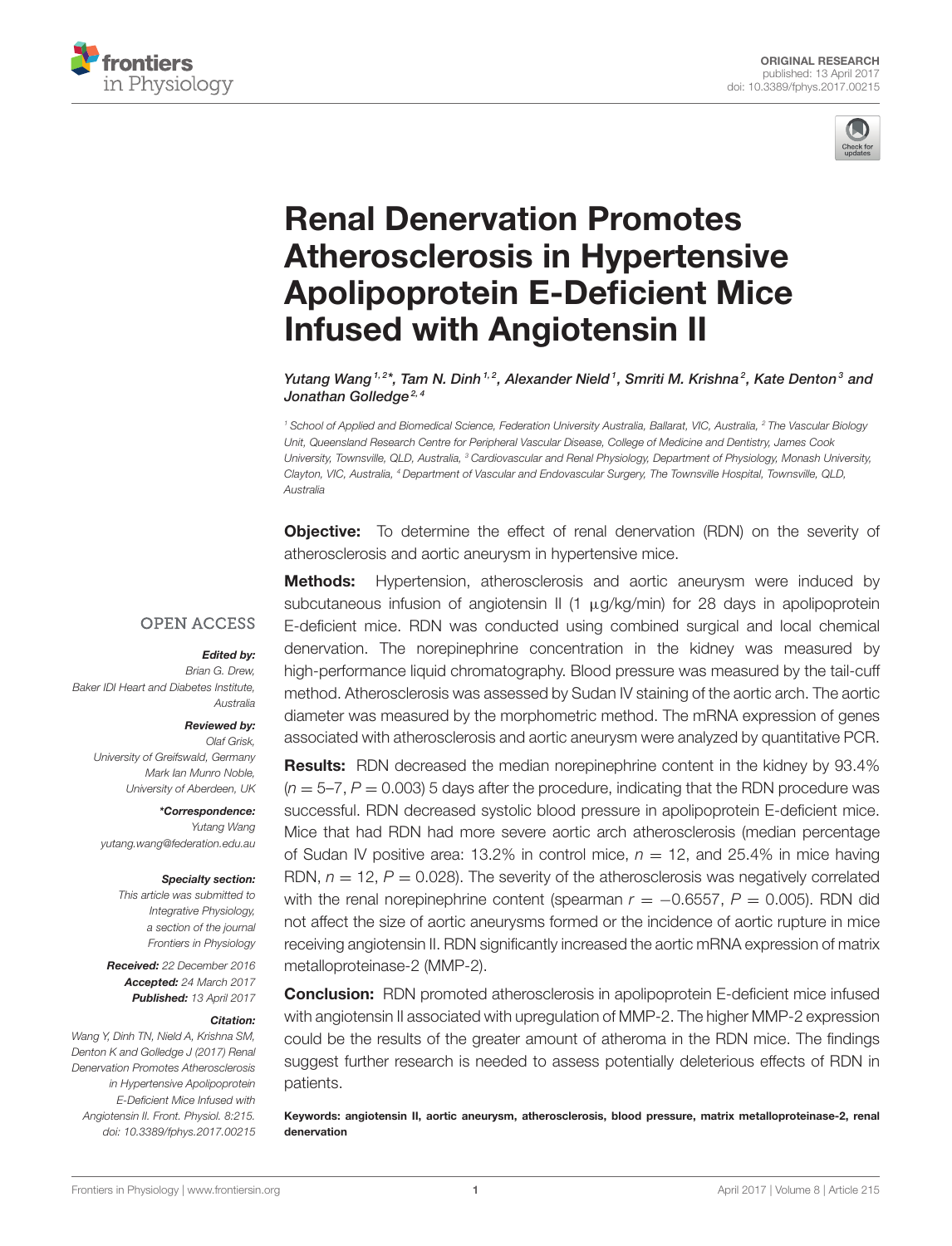# INTRODUCTION

Renal denervation (RDN) is used in clinical practice to lower blood pressure in treatment-resistant hypertension [\(Krum et al.,](#page-8-0) [2009;](#page-8-0) [Esler et al., 2010;](#page-7-0) [Worthley et al., 2013;](#page-8-1) [Bhatt et al.,](#page-7-1) [2014;](#page-7-1) [Papademetriou et al., 2014\)](#page-8-2) by inhibiting the sympathetic outflow from the brain [\(Schlaich et al., 2009\)](#page-8-3). RDN is generally regarded as a safe procedure [\(Krum et al., 2009;](#page-8-0) [Esler et al., 2010;](#page-7-0) Bhatt et al., [2014\)](#page-7-1). However, some studies have suggested that RDN may cause renal artery stenosis in 5–18% of patients (Kaltenbach et al., [2013;](#page-7-2) [Worthley et al., 2013;](#page-8-1) [Papademetriou et al., 2014;](#page-8-2) [Versaci et al., 2014\)](#page-8-4).

A number of experimental studies suggest that both chemical and surgical sympathetic denervation promote atherosclerosis [\(Murphy et al., 1957;](#page-8-5) [Snyder and Campbell, 1958;](#page-8-6) Kacem et al., [1997,](#page-7-3) [2006;](#page-7-4) [Kacem and Sercombe, 2008;](#page-7-5) Hachani et al., [2010\)](#page-7-6). A recent study reported that RDN inhibited atherosclerosis formation in normotensive apolipoprotein Edeficient (Apo $E^{-/-}$ ) mice fed a high-fat diet [\(Wang et al., 2015\)](#page-8-7). The effects of RDN on atherosclerosis in mouse models that have hypertension has not however been investigated. This is important since RDN is performed in hypertensive patients. This study was designed to investigate whether RDN affects atherosclerosis severity in hypertensive ApoE−/<sup>−</sup> mice infused with angiotensin II. As angiotensin II infusion also induces aortic aneurysm we also assessed the effect of RDN on aortic aneurysm severity.

## METHODS

#### Animals

Male Apo $E^{-/-}$  mice (3 months old) were purchased from the Animal Resources Centre, Perth, Australia. All experiments were conducted in a temperature-controlled animal house  $(21 \pm 1^{\circ} \text{C})$ under a 12:12-h light-dark cycle and mice were given standard chow and water ad libitum. All animal protocols conformed to the Guide for the Care and use of Laboratory Animals by the United States National Institutes of Health and the Australian Code of Practice for the Care and Use of Animals for Scientific Purpose (8th Edition, 2013). Institutional ethics approval was obtained from both James Cook University and Federation University Australia.

## Experimental Protocol

A preliminary study was carried out to confirm the success of the RDN procedure. Five ApoE−/<sup>−</sup> mice underwent sham surgery and seven mice underwent bilateral RDN. Five days later, the mice were euthanized and the right kidney was collected and norepinephrine content determined.

For the main experiment, 18 ApoE−/<sup>−</sup> mice underwent bilateral RDN and 20 ApoE−/<sup>−</sup> mice underwent sham surgery 1 day after the baseline blood pressure was measured (**[Figure 1](#page-1-0)**). Five days after RDN or sham surgery, blood pressure was measured and all the mice were then subjected to angiotensin II infusion at a dose of 1  $\mu$ g/kg/min for the ensuing 28 days. Blood pressure was measured at Day 14 and Day 27 after the angiotensin II infusion commenced. The mice were euthanized

<span id="page-1-0"></span>

at Day 28 (**[Figure 1](#page-1-0)**) and the right kidney was collected for norepinephrine content measurement, and the aorta was isolated for morphometric analysis. The aortic arch was then used for Sudan IV staining and the thoracic aorta used for RNA extraction.

## Renal Denervation

Bilateral RDN was carried out as previously described (O'Neill et al., [1991;](#page-8-8) [Ye et al., 1997\)](#page-8-9). In brief, after the renal arteries and veins were exposed, all visible nerves around the renal arteries were cut, and connective tissues passing next to and along the course of the renal arteries and veins were dissected and stripped off the adventitia under a dissecting microscope with a  $4\times$ magnification. Then the renal arteries and veins were painted with a solution of 10% phenol in 95% ethanol [\(O'Neill et al., 1991;](#page-8-8) [Ye et al., 1997\)](#page-8-9). After being washed with saline (0.9% sodium chloride), the abdominal cavity was closed. For the mice in the sham surgery group, the renal arteries were exposed as with the RDN procedure, but the renal nerves were kept intact.

#### Norepinephrine Measurement

The right kidney was homogenized in 1 mM ethylenediaminetetraacetic acid (EDTA) and 4 mM sodium metabisulfite. The norepinephrine content in the homogenate was measured by phase isocratic high-performance liquid chromatography (HPLC) [\(Wang et al., 1999\)](#page-8-10) coupled with an electrochemical detector, with an Atlantis C18 column (5  $\mu$ m particle size,  $4.6 \times 150$  mm) and a mobile phase of 50 mM Na2HPO4, 27 µM EDTA, 0.6 mM sodium octane sulfonic acid, and 3.5% acetonitrile (pH 4.0). This method had a good reproducibility with an inter-assay coefficient of variation of  $4.7\%$   $(n = 10)$ .

## Non-invasive Tail-cuff Blood Pressure Measurement

Blood pressure was measured using a computerized, noninvasive, tail-cuff system (Kent Scientific, USA) [\(Seto et al.,](#page-8-11) [2013\)](#page-8-11). Animals were habituated to the device before measuring blood pressure. Good reproducibility of this technique has been established previously [\(Seto et al., 2013\)](#page-8-11).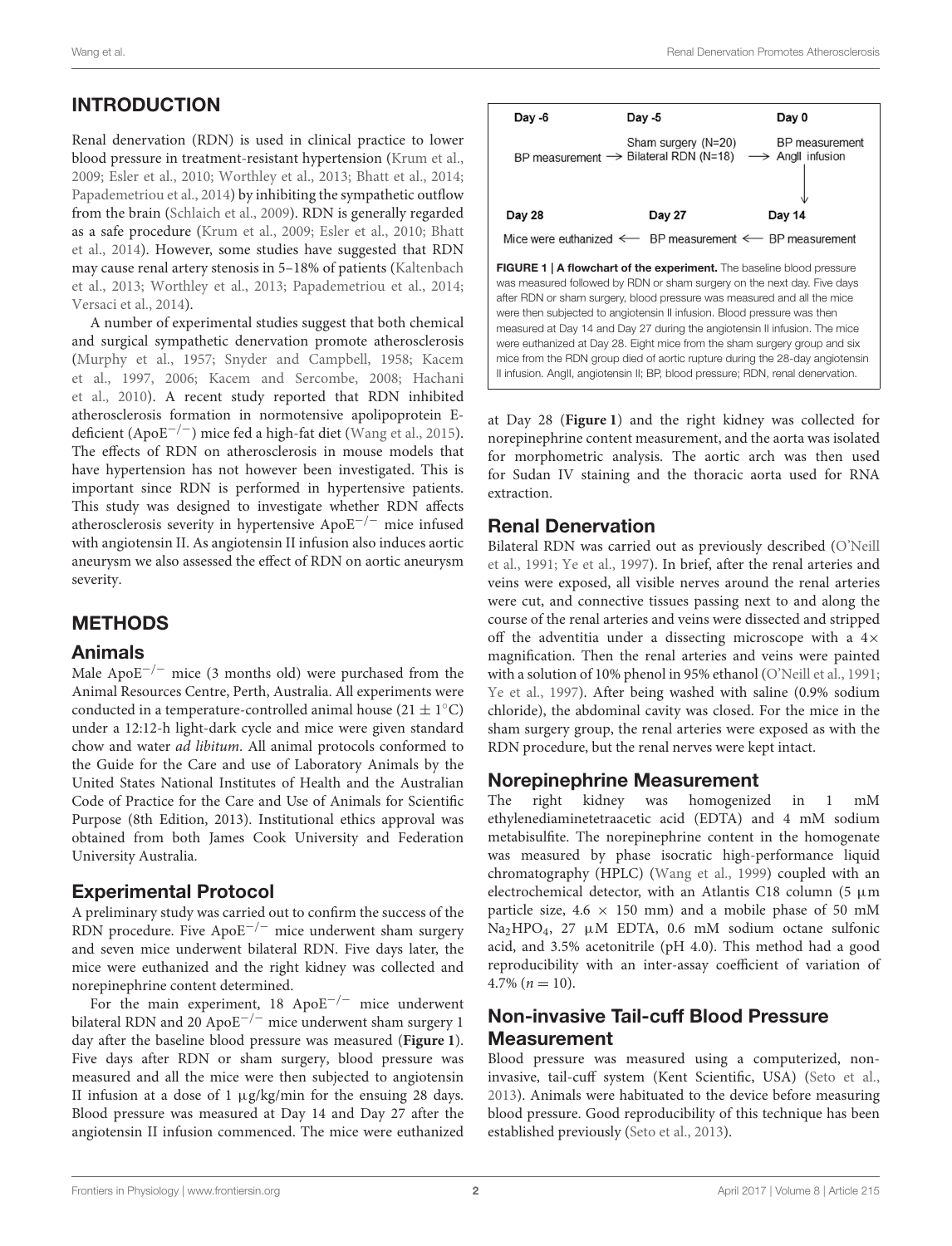## Induction of Atherosclerosis and Aortic Aneurysm

Atherosclerosis and aortic aneurysm were induced by subcutaneous infusion of angiotensin II at a dose of 1  $\mu$ g/kg/min for 28 days [\(Daugherty et al., 2000\)](#page-7-7). Briefly, under general anesthesia using isoflurane, osmotic minipumps (Model 2004, ALZET, USA) were placed into the subcutaneous space along the dorsal midline to deliver 1 µg/kg/min of angiotensin (Sigma-Aldrich, Castle Hill, Australia) dissolved in distilled water over 28 days.

# Quantification of Atherosclerotic Lesion Area

Atherosclerosis in the aortic arch was quantified by en face staining as described previously [\(Krishna et al., 2012\)](#page-7-8). Briefly, the aortic arch was opened longitudinally and pinned down on a wax coated petri-dish. Tissue samples were transferred to a 70% ethanol solution and stained with 0.1% Sudan IV dissolved in equal parts of acetone and 70% ethanol for 10 min to identify areas of atherosclerosis. Sudan IV stained areas were quantified using Adobe Photoshop software (version CS5.1) and expressed as a percentage of the total aortic arch luminal surface area. We have previously established that these measurements can be repeated with good reproducibility [\(Golledge et al., 2010;](#page-7-9) Krishna et al., [2012\)](#page-7-8).

## Measurement of the Diameter of the Aortic Arch, Thoracic, and Suprarenal Aorta

After the 28-day infusion with angiotensin II, mice were euthanized and aortas were harvested from their origin at the left ventricle to the iliac bifurcation, placed beside a ruler, and digitally photographed. The maximum diameters of the aortic arch, thoracic aorta and the suprarenal aorta were determined using the Adobe Photoshop CS5.1 software [\(Rush et al., 2009\)](#page-8-12). We have previously established that these measurements can be repeated with good intraobserver reproducibility [\(Rush et al.,](#page-8-12) [2009\)](#page-8-12).

## Gene Expression Analysis

Six thoracic aortas were randomly selected from each group for RNA extraction. RNA was extracted using the TRI-reagent (Sigma-Aldrich, Castle Hill, Australia) in Eppendorf tubes according to the manufacturer's guidelines. The RNA yield of one sample from the sham surgery group was too low and not sufficient for the experiment, and thus this sample was not used for the subsequent cDNA synthesis and quantitative PCR. RNA was reverse transcribed to cDNA using the High Capacity Reverse Transcription Kit (Life Technologies). Gene expression was assessed by quantitative PCR using SYBR reagents. Primer sets are outlined in **[Table 1](#page-2-0)**. The cycling conditions were as follows: a hold at 95◦C for 2 min, followed by 40 cycles at 95℃ for 15 s, 58°C for 20 s, and 72°C for 20 s. Relative gene expression was assessed using the 2<sup>-∆∆Ct</sup> method (Livak and Schmittgen, [2001\)](#page-8-13). Gene expression analysis was represented using relative gene expression compared with the control gene

#### <span id="page-2-0"></span>TABLE 1 | Primer sets.

| Gene              | <b>Primer Sets</b>             | Tm $(^{\circ}C)$ | Product length |
|-------------------|--------------------------------|------------------|----------------|
| Adra2             |                                |                  |                |
| F                 | <b>CAGCTCGCTGAACCCTGTTA</b>    | 59.96            | 117            |
| R                 | <b>CACGATGCGTTTTCTGTCCC</b>    | 60.04            |                |
| AT <sub>1</sub> A |                                |                  |                |
| F                 | AGTTGGGAGGGACTGGATGA           | 59.88            | 149            |
| R                 | GTTAAGTCCGGGAGAGCAGC           | 60.46            |                |
| AT <sub>1</sub> B |                                |                  |                |
| F                 | GCAGGGAGTAACAGAGACCA           | 58.73            | 134            |
| R                 | GTGAATTCAAAATGCACCCGT          | 57.97            |                |
| AT <sub>2</sub>   |                                |                  |                |
| F                 | <b>TTTTAAGGAGTGCATGCGGGA</b>   | 60.27            | 148            |
| R                 | GGTAATGTTTCTGCTGGTGGC          | 59.8             |                |
| EEF <sub>2</sub>  |                                |                  |                |
| F                 | <b>ACATGTCAGTCATCGCCCAT</b>    | 59.46            | 166            |
| R                 | GAGATGGCGGTGGATTTGATTG         | 59.97            |                |
| $IL-6$            |                                |                  |                |
| F                 | CGGCCTTCCCTACTTCACAA           | 59.68            | 149            |
| $\mathsf{R}$      | <b>GCCATTGCACAACTCTTTTCTCA</b> | 60.24            |                |
| <b>iNOS</b>       |                                |                  |                |
| F                 | CCTGCTTTGTGCGAAGTGTC           | 60.04            | 140            |
| R                 | <b>CCCTTTGTGCTGGGAGTCAT</b>    | 59.96            |                |
| MCP-1             |                                |                  |                |
| F                 | CTTCTGGGCCTGCTGTTCA            | 59.93            | 127            |
| R                 | <b>CCAGCCTACTCATTGGGATCA</b>   | 59.23            |                |
| $MMP-2$           |                                |                  |                |
| F                 | AACGGTCGGGAATACAGCAG           | 60.11            | 125            |
| R                 | GTAAACAAGGCTTCATGGGGG          | 59.18            |                |
| MMP-9             |                                |                  |                |
| F                 | CAGCCGACTTTTGTGGTCTTC          | 59.74            | 87             |
| R                 | ATAGCGGTACAAGTATGCCTCTG        | 59.99            |                |
| $NF - \kappa B$   |                                |                  |                |
| F                 | GGCAGTGACGCGACGA               | 59.73            | 129            |
| R                 | AAACAGATCGTCCATGGTCAGG         | 60.36            |                |
| $TNF-\alpha$      |                                |                  |                |
| F                 | <b>TAGCCCACGTCGTAGCAAAC</b>    | 60.39            | 136            |
| R                 | ACAAGGTACAACCCATCGGC           | 60.32            |                |

*Adra2,* α*2 adrenergic receptors; AT1A, type 1A angiotensin receptor; AT1B, type 1B angiotensin receptor; AT2, type 2 angiotensin receptor; EEF2, eukaryotic translation elongation factor 2; F, forward; IL-6, Interleukin-6; iNOS, inducible nitric oxide synthase; MCP-1, monocyte chemoattractant protein-1; MMP, matrix metalloproteinase; NF-*κ*B, Nuclear factor-kappa B; R, reverse; Tm, melting temperature; TNF-*α*, tumor necrosis factor-alpha.*

eukaryotic translation elongation factor 2 (EEF2) [\(Kouadjo et al.,](#page-7-10) [2007\)](#page-7-10).

## Plasma Cholesterol Measurements

Blood was collected by cardiac puncture at the time of mice sacrifice. The concentration of total cholesterol, lowdensity lipoprotein/very low-density lipoprotein (LDL/VLDL) cholesterol and high-density lipoprotein (HDL) cholesterol in the plasma were quantified using a commercial available kit (Abcam,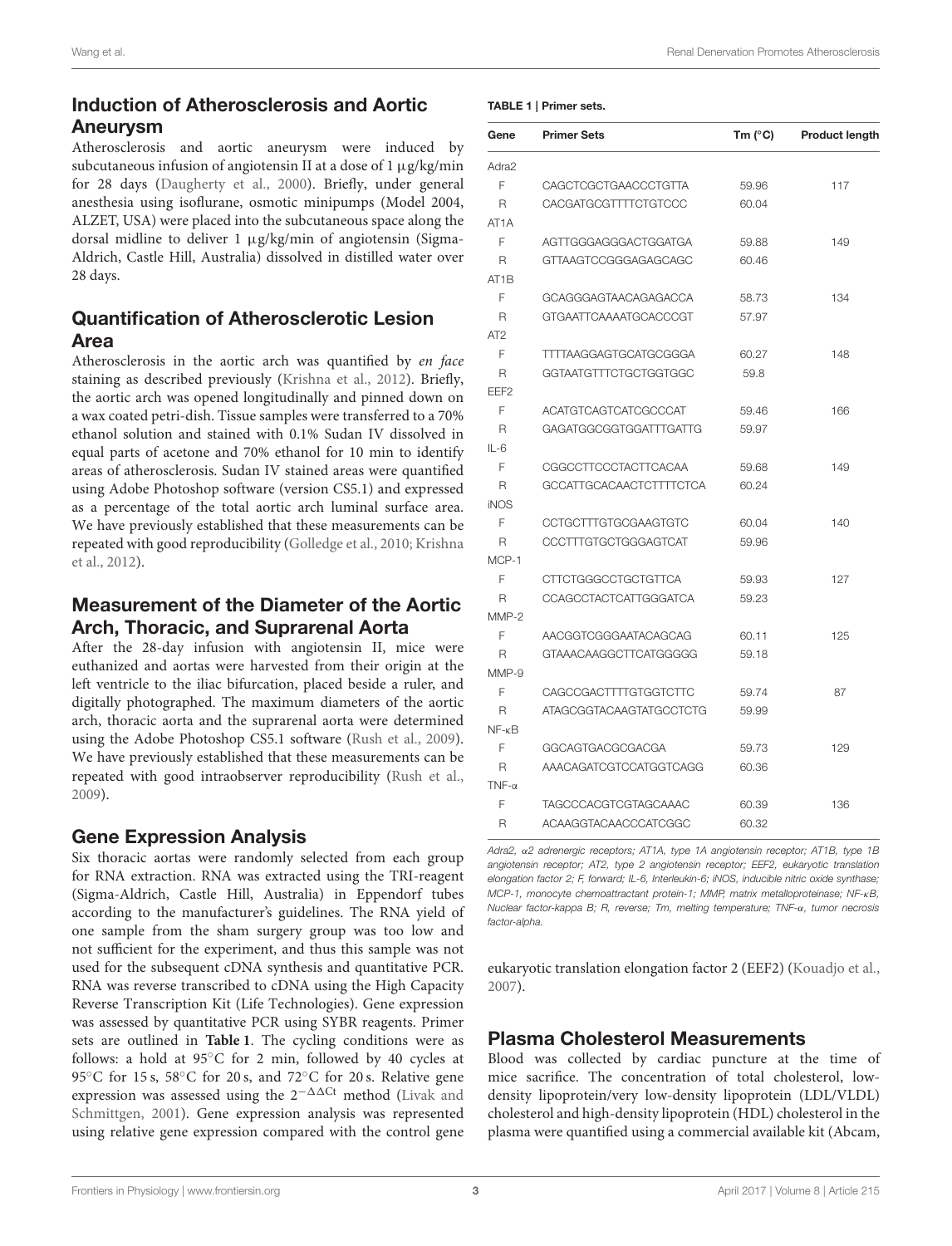San Francisco, CA, USA; catalog number: ab65390) [\(Wang et al.,](#page-8-14) [2014\)](#page-8-14), according to the manufacturer's instructions.

#### Statistical Analyses

Continuous numbers were presented as a median and interquartile range (IQR). The difference between two groups was analyzed using Mann-Whitney U-test. Blood pressure was compared between mice that had RDN and controls during the experimental period using a linear mixed effect (LME) model using S Plus (software version 8.2). The difference in survival between the two groups was analyzed using log rank test. The correlation between atherosclerosis severity and renal norepinephrine content was assessed using the correlation analysis function of the GraphPad Prism 5 software (GraphPad Software, Inc., La Jolla, CA, USA). Differences were considered to be statistically significant at  $P < 0.05$ .

## RESULTS

#### Baseline Parameters

The baseline body weight, systolic, diastolic and mean blood pressure, and the heart rate were similar in the sham surgery and the RDN groups ( $P > 0.05$ , **[Table 2](#page-3-0)**).

## Success of the RDN Procedure

In a preliminary study, we performed RDN in seven mice and sham surgery in five mice. Five days later, mice were euthanized and norepinephrine content in the kidney was determined. RDN significantly decreased the median norepinephrine content in the kidney by 93.4% ( $P = 0.003$ , **[Figure 2A](#page-3-1)**), which is similar to the previously reported ability of RDN to decrease norepinephrine content by 95% [\(Nakashima et al., 1996\)](#page-8-15), suggesting that the RDN procedure was successful.

The norepinephrine in the kidney at the end of the main experiment (i.e., at the end of the 28-day angiotensin II infusion) was lower in the RDN group compared with sham surgery group  $(P = 0.005,$  **[Figure 2B](#page-3-1)**). The median norepinephrine content in the RDN group was 71.7% of that in mice from the sham surgery group, suggesting a sustained reduction in renal innervation density.

## The Effect of RDN on Blood Pressure

Baseline systolic, diastolic and mean blood pressure, and heart rate were not significantly different in mice prior to RDN and sham surgery (**[Figure 3](#page-4-0)**). After RDN and sham surgery systolic blood pressure was significantly lower in mice that had RDN compared to controls  $(P = 0.017$ , **[Figure 3](#page-4-0)**). Diastolic and mean blood pressure were not significantly different in mice having RDN and controls (**[Figure 3](#page-4-0)**). RDN did not affect heart rate (P > 0.05, **[Figure 3](#page-4-0)**).

## The Effect of RDN on Atherosclerosis

After 28 days of angiotensin II infusion, aortic arch Sudan IV staining area was significantly greater in the RDN group compared to the sham surgery group ( $P = 0.028$ , **[Figures 4A–C](#page-5-0)**). In addition, the norepinephrine content in the kidney at the end of the experiment was negatively correlated with the Sudan IV staining area (**[Figure 4D](#page-5-0)**).

## The Effect of RDN on Aortic Aneurysm **Severity**

During the angiotensin II infusion, six mice died in the RDN group and eight died in the sham surgery group due to aortic rupture. There was no difference in the survival rate between the two groups ( $P > 0.05$ , **[Figure 5A](#page-5-1)**). Angiotensin II infusion induced aortic aneurysm formation in the suprarenal and thoracic aorta [\(Krishna et al., 2015\)](#page-7-11). The maximum diameter of the aortic arch, thoracic aorta and suprarenal aorta were not significantly different in mice receiving RDN and sham surgery (P > 0.05, **[Figures 5B–D](#page-5-1)**).



<span id="page-3-1"></span>FIGURE 2 | Norepinephrine content in the kidney of apolipoprotein E-deficient mice. (A) Mice were euthanized 5 days after sham surgery or RDN and the norepinephrine (NE) content in the kidney was determined. (B) Mice were euthanized after 28 days angiotensin II infusion and then the NE content in the kidney was determined.  $P = 0.003$ ,  $\#P = 0.005$ , compared with sham surgery.

<span id="page-3-0"></span>

| TABLE 2   The baseline parameters of the mice. |                     |                    |                  |                  |                   |  |
|------------------------------------------------|---------------------|--------------------|------------------|------------------|-------------------|--|
| Group                                          | Body weight         | <b>SBP</b>         | <b>DBP</b>       | <b>MAP</b>       | <b>Heart rate</b> |  |
| (sample size)                                  | (g)                 | (mm Hg)            | (mm Hg)          | (mm Hg)          | (beats/min)       |  |
| Sham surgery $(N = 20)$                        | 29.6 (28.6-31.0)    | 101.8 (96.5-103.5) | 81.0 (77.5-85.1) | 87.7 (83.5-90.8) | 502 (437-613)     |  |
| $RDN (N = 18)$                                 | $30.4(29.2 - 31.1)$ | 101.5 (96.5-106.0) | 79.8 (74.4-84.3) | 86.0 (83.0-90.7) | 422 (364-564)     |  |

*The baseline parameters were measured 1 day before the RDN or sham surgery procedures were conducted. Data were shown as a median and interquartile range (IQR). DBP, diastolic blood pressure; g, gram; MAP, mean arterial blood pressure; N, number; RDN, renal denervation; SBP, systolic blood pressure.*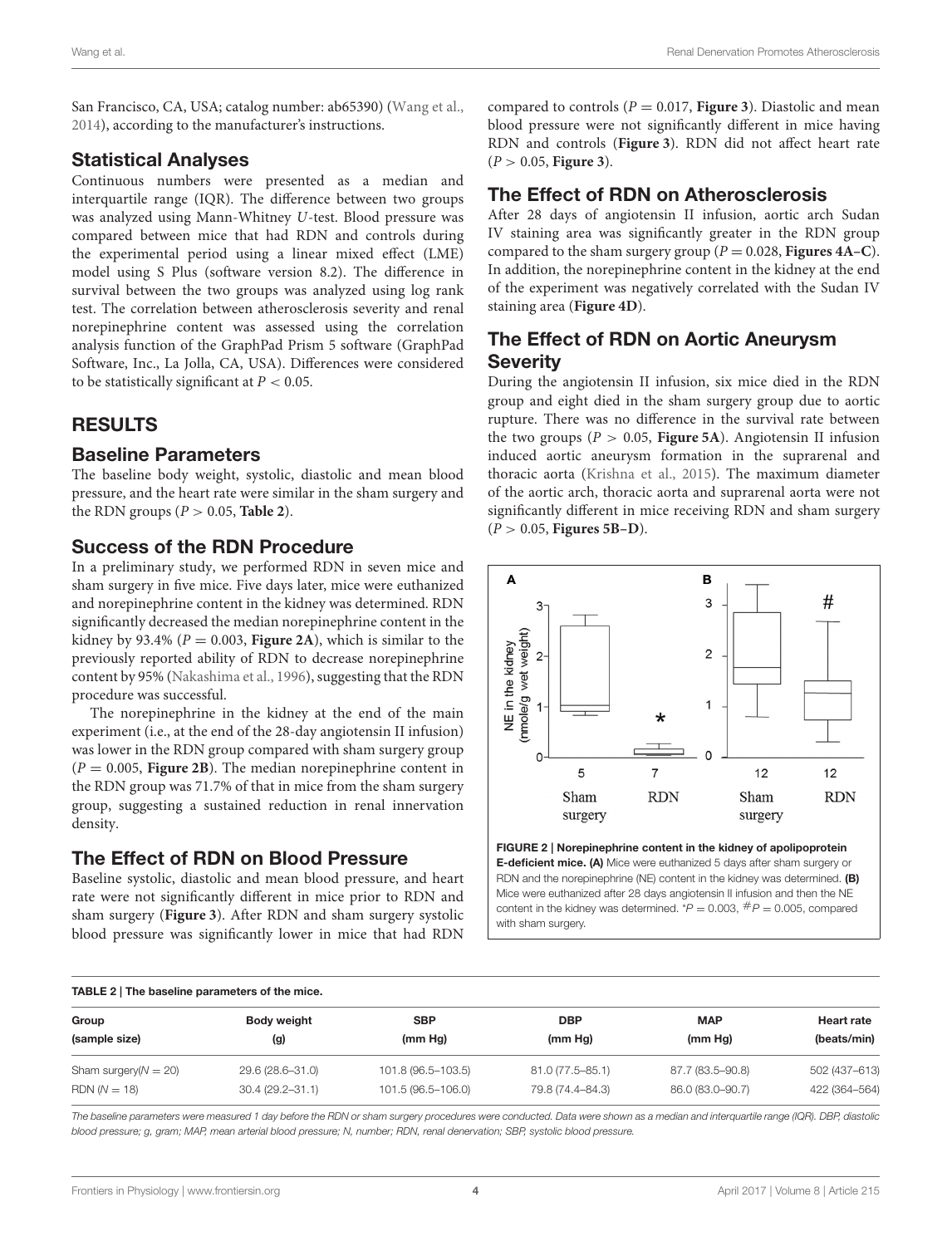

<span id="page-4-0"></span>RDN or sham surgery (Day 0), 14 days (Day 14) and 27 days (Day 27) after starting the angiotensin II infusion. SBP (# $P = 0.017$ ), but not DBP ( $P = 0.152$ ) and MAP (P = 0.076), was significantly lower in mice having RDN compared to controls, as analyzed by LME models. DBP, diastolic pressure; HR, heart rate; MAP, mean arterial pressure; SBP, systolic blood pressure.

## The Effect of RDN on the Aortic mRNA Expression of Some Atherosclerosis Associated Genes

mRNA expression of interleulin-6 (IL-6), inducible nitric oxide synthase (iNOS), monocyte chemoattractant protein-1 (MCP-1), nuclear factor-kappa B (NF-κB), tumor necrosis factor-alpha (TNF-α) and matrix metalloproteinase-9 (MMP-9) within the thoracic aorta were similar in mice receiving RDN and sham surgery (**[Table 3](#page-5-2)**). Mice receiving RDN had higher thoracic aortic mRNA expression of MMP-2 than mice receiving sham surgery (**[Figure 6](#page-6-0)**).

## The Effect of RDN on the Aortic mRNA Expression of Angiotensin Receptors and Adrenoceptors

mRNA expression of angiotensin receptors (both type 1 and 2) and α2 adrenoceptors in the thoracic aorta were similar in mice that received RDN and sham surgery (**[Table 3](#page-5-2)**).

# The Effect of RDN on Plasma Cholesterol Levels

RDN did not affect plasma levels of LDL/VLDL cholesterol, HDL cholesterol, or total cholesterol ( $P > 0.05$ , **Figure** 7).

# **DISCUSSION**

This study focussed on assessing the effect of RDN on atherosclerosis severity in a mouse model. RDN was successful performed as evidenced by substantially lower norepinephrine content of the kidney 5 and 33 days after the procedure and lower systolic blood pressure in mice having RDN compared to controls. The main finding of the study was that the severity of aortic arch atherosclerosis, as assessed by Sudan IV staining area, was greater in mice that received RDN than controls. The severity of atherosclerosis was correlated with the extent of the RDN, as assessed by renal norepinephrine levels. Our results suggest that RDN did not affect aortic aneurysm severity or rupture.

A number of previous experimental studies have reported that sympathetic denervation promoted atherosclerosis at sites remote to the denervation procedure [\(Murphy et al., 1957;](#page-8-5) [Snyder and Campbell, 1958;](#page-8-6) [Kacem et al., 1997,](#page-7-3) [2006;](#page-7-4) Kacem and Sercombe, [2008;](#page-7-5) [Hachani et al., 2010\)](#page-7-6). Bilateral surgical lumbar sympathectomy has been reported to increase atherosclerosis severity in the thoracic and abdominal aorta, and iliac and femoral arteries in rabbits fed a high cholesterol diet [\(Murphy et al., 1957;](#page-8-5) [Snyder and Campbell, 1958\)](#page-8-6). Similarly, sympathetic denervation induced by intravenous administration of 6-hydroxydopamine was reported to increase atherosclerosis within the basilar and femoral arteries of rabbits fed a high cholesterol diet [\(Kacem et al., 2006;](#page-7-4) [Kacem and Sercombe, 2008\)](#page-7-5).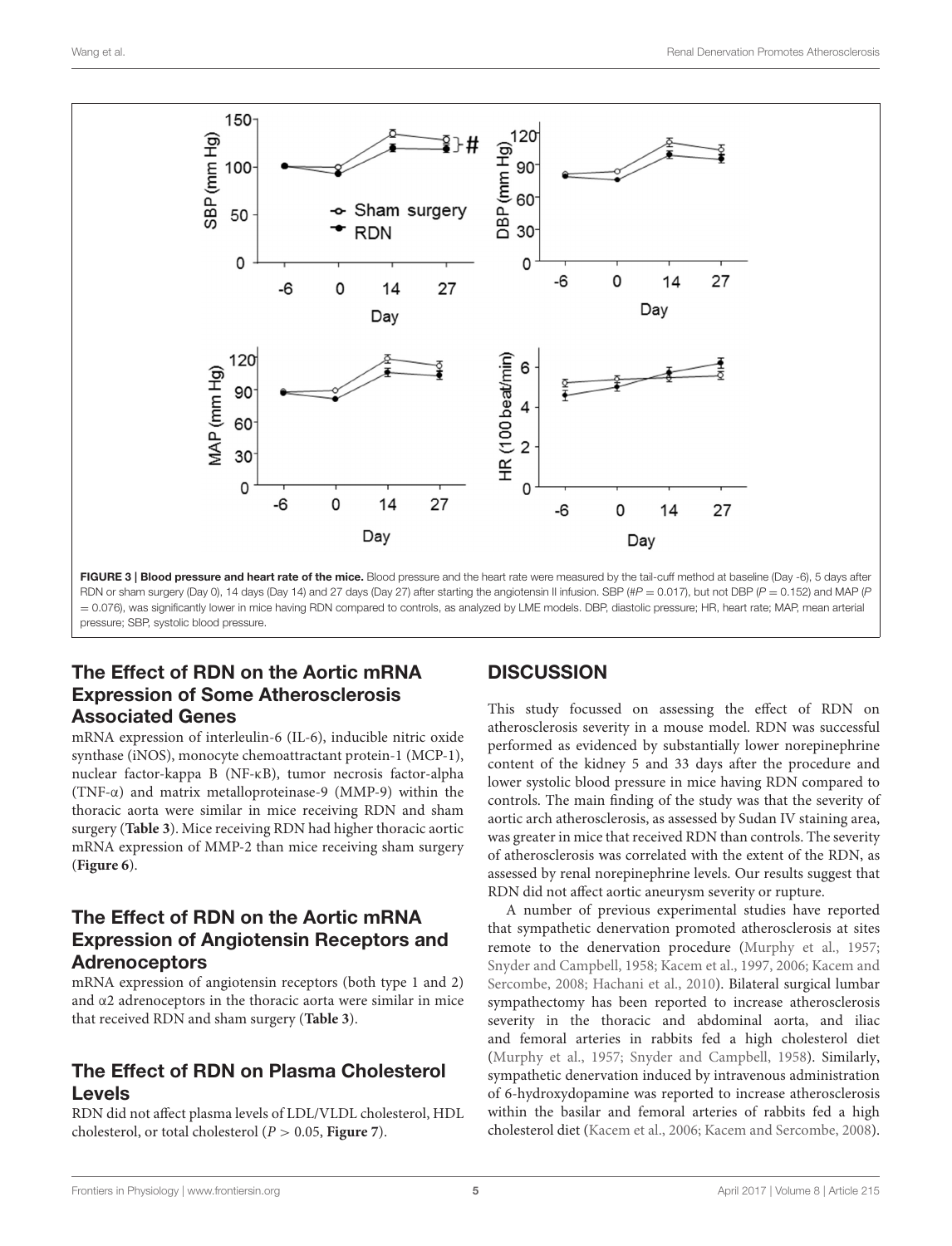

<span id="page-5-0"></span>Sympathetic denervation by subcutaneous administration of guanethidine was reported to promote intima thickening within the abdominal aorta of rats fed a high cholesterol diet (Hachani et al., [2010\)](#page-7-6).

The mechanisms underlying the atherosclerosis-promoting effect of sympathetic denervation are not well understood. It has been reported that this effect of sympathetic denervation may be due to stimulating migration of adventitial fibroblasts to the media and the associated loss and dedifferentiation of smooth muscle cells [\(Kacem and Sercombe, 2008;](#page-7-5) [Hachani et al., 2010\)](#page-7-6). It has been reported that following sympathetic denervation that the aortic expression of immature smooth muscle cell markers, such as vimentin, increased but that the expression of the mature smooth muscle cell markers (α-smooth muscle actin, h-caldesmon) decreased [\(Hachani et al., 2010\)](#page-7-6). However, the importance of these changes in smooth muscle cell phenotype on the development of atherosclerosis have not been established.

Our results are in contrast to the results of a recent report which used another atherosclerotic model, i.e., ApoE−/<sup>−</sup> mice fed a high-fat diet for 10 weeks [\(Wang et al., 2015\)](#page-8-7). That study [Wang et al. \(2015\)](#page-8-7) reported that RDN decreased atherosclerosis as assessed by oil-red-O staining within the aortic root and the aortic tree (including aortic arch, brachiocephalic artery, common carotid arteries and subclavian arteries). The discrepancy may be due to the disparate animal models used, i.e., high-fat diet vs. angiotensin II infusion in our study.



<span id="page-5-1"></span> $= 0.299$  between the two survival curves using log rank test. (B-D) Mice were euthanized after infusion with angiotensin II for 28 days. The aorta was then dissected for aortic aneurysm assessment. The maximal aortic diameter in the aortic arch (B), thoracic (C), and suprarenal (SRA, D) aorta were measured.

<span id="page-5-2"></span>TABLE 3 | The effect of RDN on mRNA expression of pro-atherosclerosis markers, angiotensin receptors, and α2 adrenergic receptors.

|                   | Sham                   | <b>RDN</b>                |
|-------------------|------------------------|---------------------------|
| AT <sub>1</sub> A | $0.801$ (0.735-1.364)  | $0.984(0.574 - 1.295)$    |
| AT <sub>1</sub> B | $0.834(0.004 - 1.996)$ | $0.039(0.005 - 0.534)$    |
| AT <sub>2</sub>   | $0.803(0.657 - 1.442)$ | 1.669 (0.559-2.252)       |
| Adra2             | 1.076 (0.784-1.178)    | $0.951(0.546 - 1.293)$    |
| $IL-6$            | 1.011 (0.713-1.282)    | $0.501$ $(0.312 - 1.402)$ |
| <b>iNOS</b>       | 1.022 (0.741-1.0248)   | 1.311 (0.429-1.872)       |
| $MCP-1$           | $0.633(0.431 - 1.713)$ | $0.433(0.300 - 0.587)$    |
| $NF - \kappa B$   | $0.951$ (0.724-1.300)  | $0.890(0.628 - 1.369)$    |
| $MMP-9$           | 0.969 (0.778-1.238)    | 1.472 (0.761-2.281)       |
| $TNF-\alpha$      | $0.863(0.709 - 1.359)$ | $0.992(0.613 - 1.273)$    |

*Mice were euthanized after infusion with angiotensin II for 28 days, and the thoracic aortic was used for RNA extraction. mRNA expression was analyzed using quantitative PCR. The relative gene expression was normalized using EEF2 as a reference gene. Data were expressed as median and interquartile range.*  $N = 5$  for sham surgery, and  $N = 1$ *6 for RDN. P* > *0.05 for all the genes tested in the table. Adra2, alpha-2 adrenergic receptor; AT1A, type 1A angiotensin receptor; AT1B, type 1B angiotensin receptor; AT2, type 2 angiotensin receptor; IL, interleukin; iNOS, inducible nitric oxide synthase; MCP-1, monocyte chemoattractant protein-1; MMP, matrix metalloproteinase; NF-*κ*B, nuclear factor-kappa B; RDN, renal denervation; TNF-*α*, tumor necrosis factor-alpha.*

The angiotensin II infusion model represents an advanced atherosclerosis model, as suggested by the large Sudan IV staining area reported in our study [\(Wang et al., 2015\)](#page-8-7). In addition, the angiotensin II infusion model is a hypertensive model, whereas the high-fat diet model is a normotensive model.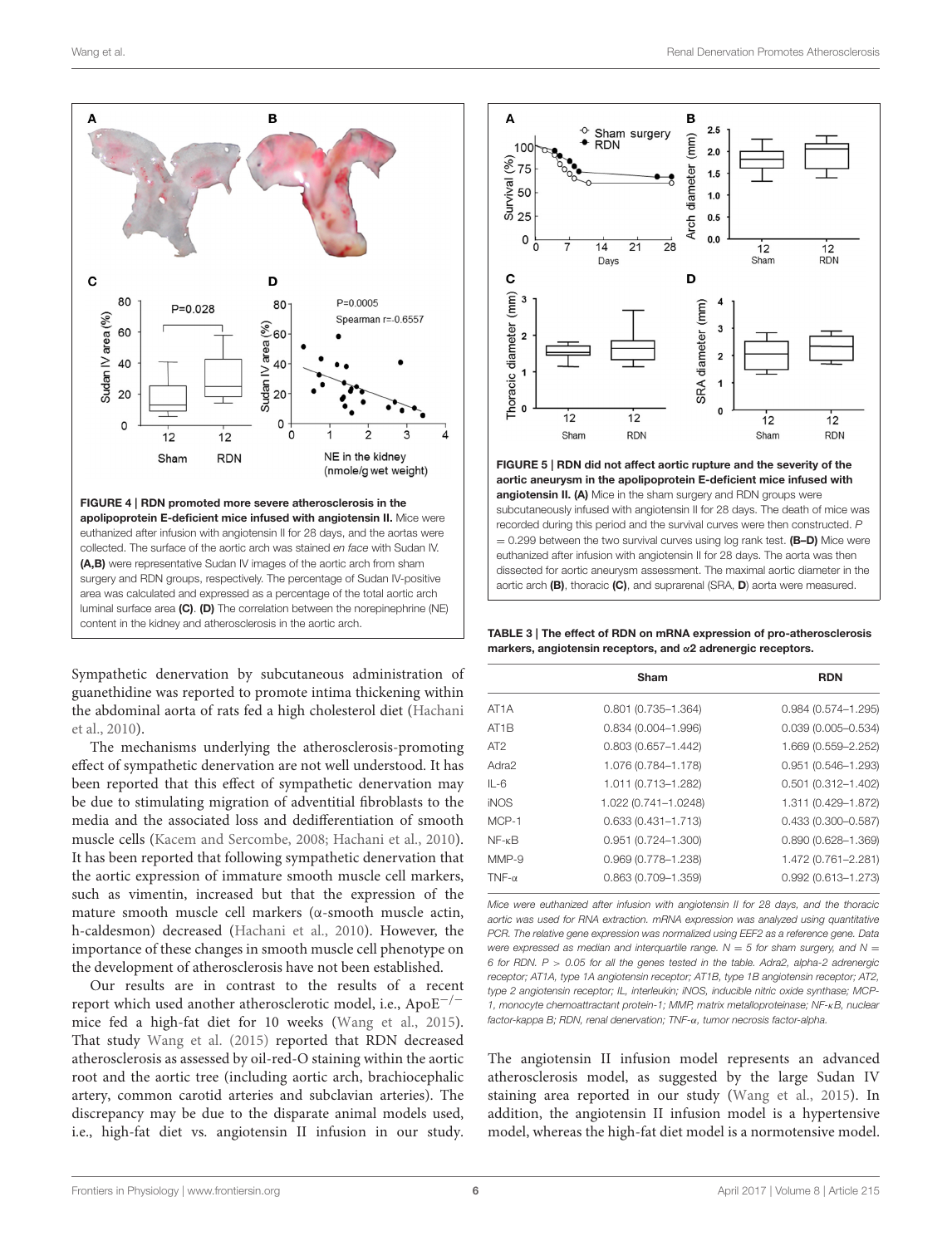

<span id="page-6-0"></span>The latter model is different from the clinical setting as RDN is performed in treatment-resistant hypertensive patients.

MMP-2 expression within the thoracic aorta was greater in mice receiving RDN than controls. MMP-2 plays an important role in degrading extracellular matrix and has been implicated in the initiation, development and eventual rupture of atherosclerotic plaques [\(Li et al., 1996;](#page-8-16) Nagase and Woessner, [1999;](#page-8-17) [Johnson et al., 2006;](#page-7-12) [Kuzuya et al., 2006\)](#page-8-18). It has been reported that MMP-2 protein and activity levels are increased in human aortic atherosclerotic lesions compared with normal regions of the aorta [\(Li et al., 1996\)](#page-8-16). The severity of atherosclerosis in MMP-2 and ApoE double gene knockout mice has been reported to be less than that in ApoE single gene knockout mice [\(Kuzuya et al., 2006\)](#page-8-18). The activity of MMP-2 and other MMPs can be inhibited by their endogenous tissue inhibitors (TIMPs) [\(Nagase and Woessner, 1999\)](#page-8-17). It has been reported that over-expression of TIMP-2 by adenovirus technology significantly reduces atherosclerotic formation in the brachiocephalic artery of ApoE−/<sup>−</sup> mice fed a high-fat diet [\(Johnson et al., 2006\)](#page-7-12), and over-expression of TIMP-2 has also been reported to promote atherosclerotic plaque stability [\(Johnson et al., 2006\)](#page-7-12). It is therefore possible that the upregulation of MMP-2 identified in mice receiving RDN may have promoted atherosclerosis within the aorta. It is also possible that the higher MMP-2 expression measured simply reflected the greater atherosclerosis in the mice receiving RDN although the fact other atherosclerosis-associated genes were not different supports a causative association. Further studies are needed to examine this theory. The expression of a range of other genes implicated in inflammation and matrix remodeling and plasma lipids were similar in mice receiving RDN and controls.

Other possible explanation for the greater atherosclerosis in mice receiving RDN include increased arterial pressure



<span id="page-6-1"></span>variability or functional changes within the media. These have not been investigated in the current study.

RDN has been reported to promote renal artery stenosis in humans. The Symplicity HTN studies [\(Krum et al., 2009;](#page-8-0) [Esler et al., 2010;](#page-7-0) [Bhatt et al., 2014\)](#page-7-1) reported a renal artery stenosis rate of 0.3–2.2%, whereas other trials with smaller sample sizes have reported a higher rate of 2.8-18% (Kaltenbach et al., [2013;](#page-7-2) [Worthley et al., 2013;](#page-8-1) [Papademetriou et al., 2014;](#page-8-2) [Persu et al., 2014;](#page-8-19) [Versaci et al., 2014\)](#page-8-4). The EnligHTN I trial [\(Worthley et al., 2013\)](#page-8-1) reported that the progression of preexisting renal artery stenosis was possibly related to the RDN procedure. Atherosclerosis is responsible for most primary renal artery stenoses but those developing after RDN may represent a local intimal hyperplasia response to the procedure rather than promotion of pre-existing atherosclerosis as identified in the mouse model studies here [\(Lao et al., 2011\)](#page-8-20). Whether the renal artery stenoses reported in these trials are related to the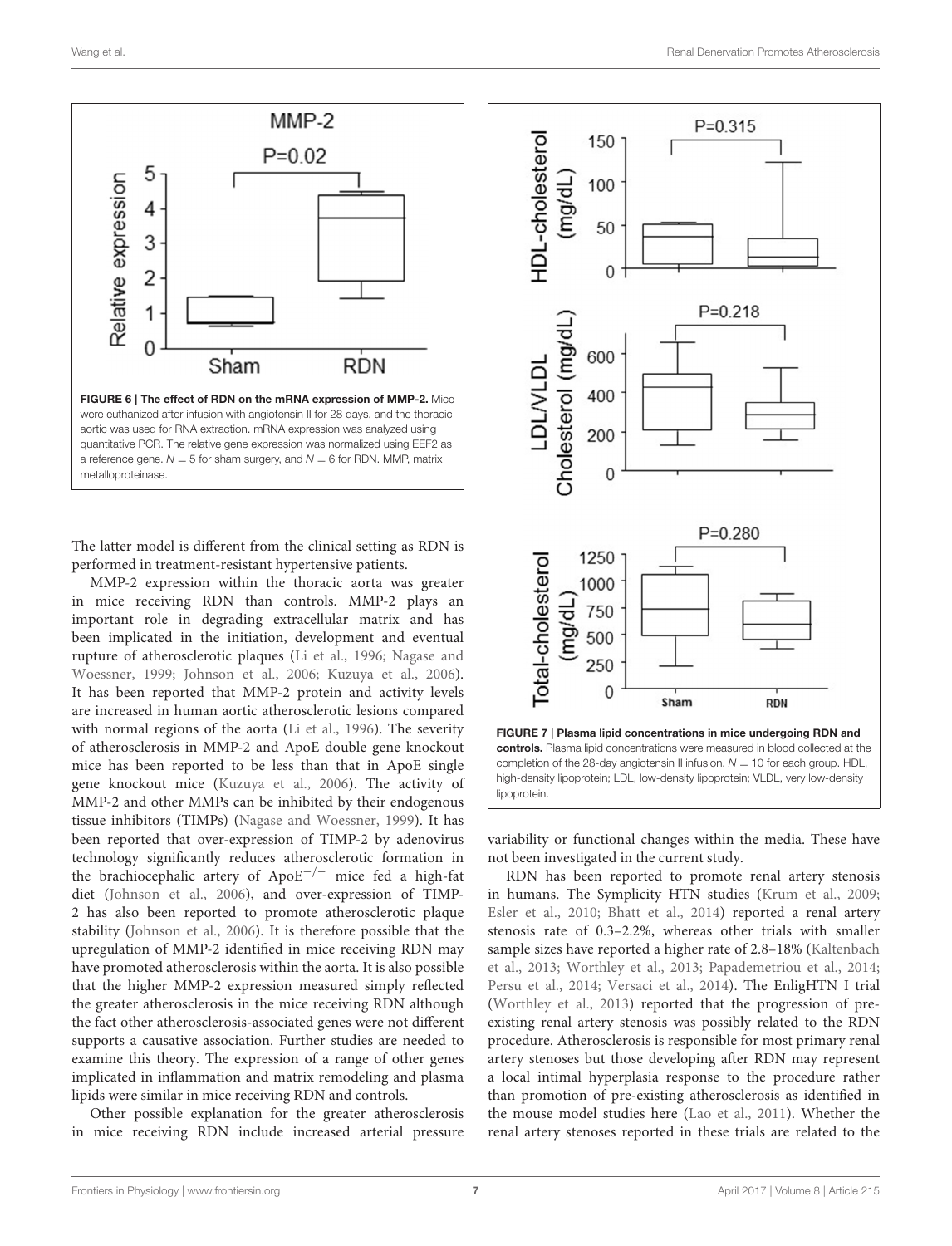promotion of atherosclerosis within the distant site of the aortic arch found in the current mouse study is not clear.

Renal denervation has been shown to decrease blood pressure in a large number of clinical [\(Krum et al., 2009;](#page-8-0) [Esler et al., 2010\)](#page-7-0) and preclinical [\(Nishihara et al., 2016\)](#page-8-21) studies. However, the recent blinded, sham-controlled, randomized Symplicity HTN-3 trial [\(Bhatt et al., 2014\)](#page-7-1) and a number of non-randomized trials [\(Brinkmann et al., 2012;](#page-7-13) [Vase et al., 2012;](#page-8-22) [Fadl Elmula et al., 2013;](#page-7-14) [Hart et al., 2013;](#page-7-15) [Ezzahti et al., 2014\)](#page-7-16) suggested that RDN did not decrease blood pressure, and this may be due to an ineffective RDN procedure [\(Mahfoud et al., 2015\)](#page-8-23). Currently there are no well-defined ways to immediately tell whether RDN has been technically successful in patients [\(Mahfoud et al., 2015\)](#page-8-23). RDN was successful in our experiment as indicated by a substantial decrease in the renal norepinephrine content, and this was associated with a decrease in systolic blood pressure. RDN in our study did not affect heart rate, which is consistent with other reports [\(Bhatt et al., 2014;](#page-7-1) [Vink et al., 2014\)](#page-8-24).

## Limitations

This study has several limitations. First, the sample size of the study was small; second, this study employed only one animal model; third, blood pressure was measured by the tail-cuff method rather than the gold standard telemetry method; and fourth, the RDN procedure in mice is different from the clinical

## **REFERENCES**

- <span id="page-7-1"></span>Bhatt, D. L., Kandzari, D. E., O'Neill, W. W., D'Agostino, R., Flack, J. M., Katzen, B. T., et al. (2014). A controlled trial of renal denervation for resistant hypertension. N. Engl. J. Med. 370, 1393–1401. doi: [10.1056/NEJMoa1402670](https://doi.org/10.1056/NEJMoa1402670)
- <span id="page-7-13"></span>Brinkmann, J., Heusser, K., Schmidt, B. M., Menne, J., Klein, G., Bauersachs, J., et al. (2012). Catheter-based renal nerve ablation and centrally generated sympathetic activity in difficult-to-control hypertensive patients: prospective case series. Hypertension 60, 1485–1490. doi: [10.1161/HYPERTENSIONAHA.112.201186](https://doi.org/10.1161/HYPERTENSIONAHA.112.201186)
- <span id="page-7-7"></span>Daugherty, A., Manning, M. W., and Cassis, L. A. (2000). Angiotensin II promotes atherosclerotic lesions and aneurysms in apolipoprotein E-deficient mice. J. Clin. Invest. 105, 1605–1612. doi: [10.1172/JCI7818](https://doi.org/10.1172/JCI7818)
- <span id="page-7-0"></span>Esler, M. D., Krum, H., Sobotka, P. A., Schlaich, M. P., Schmieder, R. E., and Bohm, M. (2010). Renal sympathetic denervation in patients with treatmentresistant hypertension (The Symplicity HTN-2 Trial): a randomised controlled trial. Lancet 376, 1903–1909. doi: [10.1016/S0140-6736\(10\)62039-9](https://doi.org/10.1016/S0140-6736(10)62039-9)
- <span id="page-7-16"></span>Ezzahti, M., Moelker, A., Friesema, E. C., van der Linde, N. A., Krestin, G. P., and van den Meiracker, A. H. (2014). Blood pressure and neurohormonal responses to renal nerve ablation in treatment-resistant hypertension. J. Hypertens. 32, 135–141. doi: [10.1097/HJH.0b013e3283658ef7](https://doi.org/10.1097/HJH.0b013e3283658ef7)
- <span id="page-7-14"></span>Fadl Elmula, F. E., Hoffmann, P., Fossum, E., Brekke, M., Gjonnaess, E., Hjornholm, U., et al. (2013). Renal sympathetic denervation in patients with treatment-resistant hypertension after witnessed intake of medication before qualifying ambulatory blood pressure. Hypertension 62, 526–532. doi: [10.1161/HYPERTENSIONAHA.113.01452](https://doi.org/10.1161/HYPERTENSIONAHA.113.01452)
- <span id="page-7-9"></span>Golledge, J., Cullen, B., Moran, C., and Rush, C. (2010). Efficacy of simvastatin in reducing aortic dilatation in mouse models of abdominal aortic aneurysm. Cardiovasc. Drugs Ther. 24, 373–378. doi: [10.1007/s10557-010-6262-8](https://doi.org/10.1007/s10557-010-6262-8)
- <span id="page-7-6"></span>Hachani, R., Dab, H., Sakly, M., Vicaut, E., Callebert, J., Sercombe, R., et al. (2010). Influence of antagonist sensory and sympathetic nerves on smooth muscle cell differentiation in hypercholesterolemic rat. Auton. Neurosci. 155, 82–90. doi: [10.1016/j.autneu.2010.02.001](https://doi.org/10.1016/j.autneu.2010.02.001)
- <span id="page-7-15"></span>Hart, E. C., McBryde, F. D., Burchell, A. E., Ratcliffe, L. E., Stewart, L. Q., Baumbach, A., et al. (2013). Translational examination of changes in baroreflex

practice in which catheter-based methods are used. Finally the plasma concentrations of lipids varied substantially in different mice and the reasons for this are not clear.

## Potential Clinical Implication

Based on our results and other experimental evidence (Murphy et al., [1957;](#page-8-5) [Snyder and Campbell, 1958;](#page-8-6) [Kacem et al., 1997,](#page-7-3) [2006;](#page-7-4) [Kacem and Sercombe, 2008;](#page-7-5) [Hachani et al., 2010\)](#page-7-6), there is concern that RDN might promote more severe distant atherosclerosis severity. Clinical studies are needed to examine this possibility in patients undergoing RDN.

## AUTHOR CONTRIBUTIONS

All authors listed, have made substantial, direct and intellectual contribution to the work, and approved it for publication.

## ACKNOWLEDGMENTS

This work was funded by grants from the National Health and Medical Research Council (1062671, 1079369, 1079193, 1063476, 1021416, and 1000967) and Queensland Government. JG is supported by a Practitioner Fellowship from the National Health and Medical Research Council (1117061).

function after renal denervation in hypertensive rats and humans. Hypertension 62, 533–541. doi: [10.1161/HYPERTENSIONAHA.113.01261](https://doi.org/10.1161/HYPERTENSIONAHA.113.01261)

- <span id="page-7-12"></span>Johnson, J. L., Baker, A. H., Oka, K., Chan, L., Newby, A. C., Jackson, C. L., et al. (2006). Suppression of atherosclerotic plaque progression and instability by tissue inhibitor of metalloproteinase-2: involvement of macrophage migration and apoptosis. Circulation 113, 2435–2444. doi: [10.1161/CIRCULATIONAHA.106.613281](https://doi.org/10.1161/CIRCULATIONAHA.106.613281)
- <span id="page-7-3"></span>Kacem, K., Bonvento, G., and Seylaz, J. (1997). Effect of sympathectomy on the phenotype of smooth muscle cells of middle cerebral and ear arteries of hyperlipidaemic rabbits. Histochem. J. 29, 279–286. doi: [10.1023/A:1026418413313](https://doi.org/10.1023/A:1026418413313)
- <span id="page-7-4"></span>Kacem, K., Sercombe, C., Hammami, M., Vicaut, E., and Sercombe, R. (2006). Sympathectomy causes aggravated lesions and dedifferentiation in large rabbit atherosclerotic arteries without involving nitric oxide. J. Vasc. Res. 43, 289–305. doi: [10.1159/000093010](https://doi.org/10.1159/000093010)
- <span id="page-7-5"></span>Kacem, K., and Sercombe, R. (2008). Similar pathological effects of sympathectomy and hypercholesterolemia on arterial smooth muscle cells and fibroblasts. Acta Histochem. 110, 302–313. doi: [10.1016/j.acthis.2007.11.007](https://doi.org/10.1016/j.acthis.2007.11.007)
- <span id="page-7-2"></span>Kaltenbach, B., Franke, J., Bertog, S. C., Steinberg, D. H., Hofmann, I., and Sievert, H. (2013). Renal sympathetic denervation as second-line therapy in mild resistant hypertension: a pilot study. Catheter. Cardiovasc. Interv. 81, 335–339. doi: [10.1002/ccd.24557](https://doi.org/10.1002/ccd.24557)
- <span id="page-7-10"></span>Kouadjo, K. E., Nishida, Y., Cadrin-Girard, J. F., Yoshioka, M., and St-Amand, J. (2007). Housekeeping and tissue-specific genes in mouse tissues. BMC Genomics 8:127. doi: [10.1186/1471-2164-8-127](https://doi.org/10.1186/1471-2164-8-127)
- <span id="page-7-11"></span>Krishna, S. M., Seto, S. W., Jose, R. J., Biros, E., Moran, C. S., Wang, Y., et al. (2015). A peptide antagonist of thrombospondin-1 promotes abdominal aortic aneurysm progression in the angiotensin II-infused apolipoprotein-E-deficient mouse. Arterioscler. Thromb. Vasc. Biol. 35, 389–398. doi: [10.1161/ATVBAHA.114.304732](https://doi.org/10.1161/ATVBAHA.114.304732)
- <span id="page-7-8"></span>Krishna, S. M., Seto, S. W., Moxon, J. V., Rush, C., Walker, P. J., Norman, P. E., et al. (2012). Fenofibrate increases high-density lipoprotein and sphingosine 1 phosphate concentrations limiting abdominal aortic aneurysm progression in a mouse model. Am. J. Pathol. [181, 706–718. doi: 10.1016/j.ajpath.2012.](https://doi.org/10.1016/j.ajpath.2012.04.015) 04.015